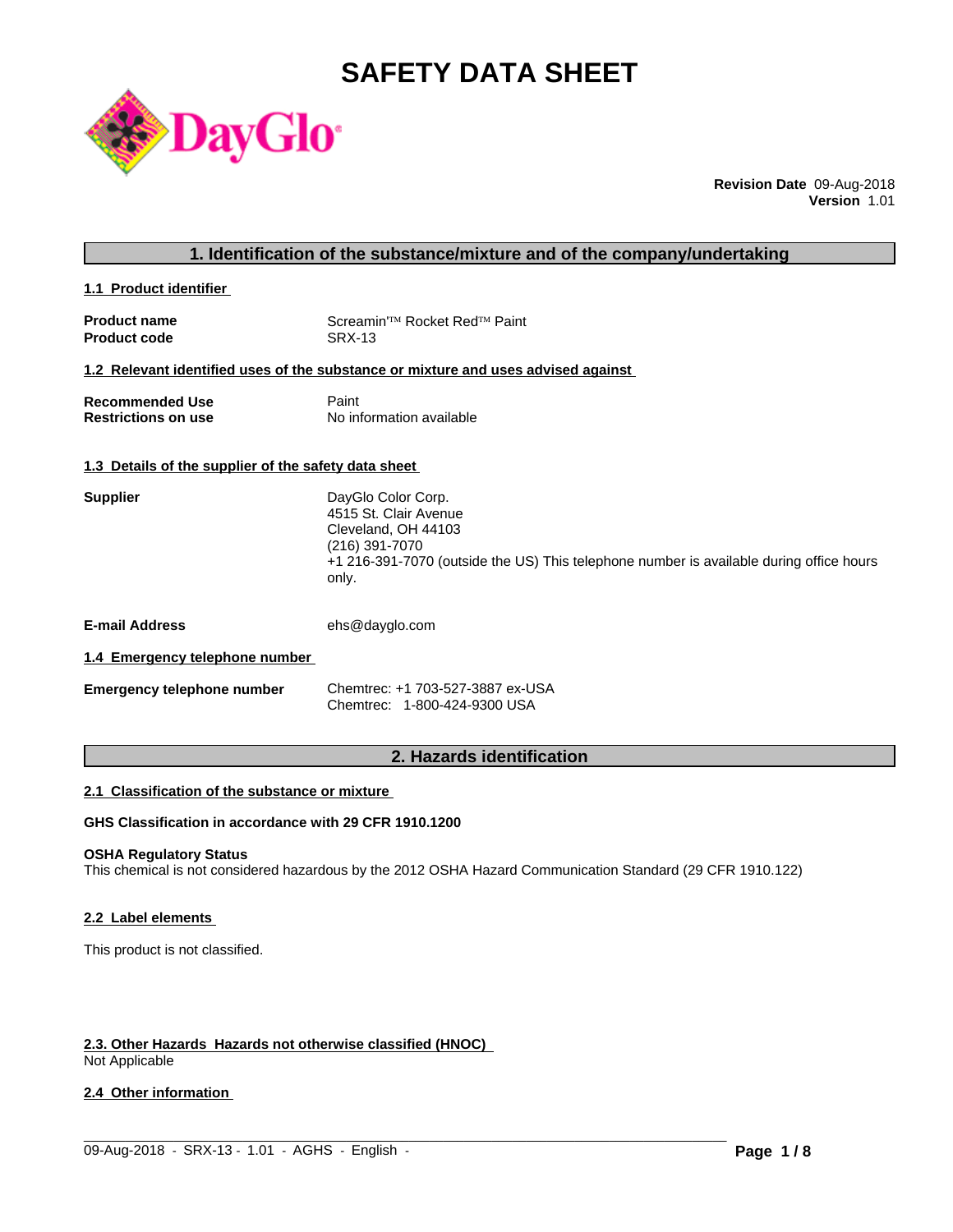Not Applicable

**Unknown Acute Toxicity** 13.938% of the mixture consists of ingredient(s) of unknown toxicity

 $\overline{\phantom{a}}$  ,  $\overline{\phantom{a}}$  ,  $\overline{\phantom{a}}$  ,  $\overline{\phantom{a}}$  ,  $\overline{\phantom{a}}$  ,  $\overline{\phantom{a}}$  ,  $\overline{\phantom{a}}$  ,  $\overline{\phantom{a}}$  ,  $\overline{\phantom{a}}$  ,  $\overline{\phantom{a}}$  ,  $\overline{\phantom{a}}$  ,  $\overline{\phantom{a}}$  ,  $\overline{\phantom{a}}$  ,  $\overline{\phantom{a}}$  ,  $\overline{\phantom{a}}$  ,  $\overline{\phantom{a}}$ 

# **3. Composition/Information on Ingredients**

# **Substance**

# **Mixture**

This material is not considered hazardous by the OSHA Hazard Communication Standard (29 CFR 1910.1200).

| Chemical Name                                                                           | CAS<br>`5 NO.    | $\mathbf{a}$<br>Maiahl |  |  |
|-----------------------------------------------------------------------------------------|------------------|------------------------|--|--|
| alvcol<br>Jron<br>ovlene<br>ັບເ                                                         | $- -$<br>--<br>ີ |                        |  |  |
| The exact perceptage (concentration) of composition has been withhold as a trade coaret |                  |                        |  |  |

The exact percentage (concentration) of composition has been withheld as a trade secret.

| 4. First aid measures                 |                                                                                                                                                                                                                         |  |  |  |
|---------------------------------------|-------------------------------------------------------------------------------------------------------------------------------------------------------------------------------------------------------------------------|--|--|--|
| 4.1 Description of first-aid measures |                                                                                                                                                                                                                         |  |  |  |
| <b>General advice</b>                 | No information available.                                                                                                                                                                                               |  |  |  |
| Eye contact                           | Immediately flush with plenty of water. After initial flushing, remove any contact lenses and<br>continue flushing for at least 15 minutes. Keep eye wide open while rinsing. If symptoms<br>persist, call a physician. |  |  |  |
| <b>Skin contact</b>                   | Wash off immediately with plenty of water for at least 15 minutes. Consult a physician if<br>necessary.                                                                                                                 |  |  |  |
| <b>Inhalation</b>                     | Move to fresh air. If symptoms persist, call a physician.                                                                                                                                                               |  |  |  |
| Ingestion                             | Do NOT induce vomiting. Drink plenty of water. Consult a physician.                                                                                                                                                     |  |  |  |
|                                       | 4.2 Most important symptoms and effects, both acute and delayed                                                                                                                                                         |  |  |  |
| <b>Symptoms</b>                       | See Section 2.2, Label Elements and/or Section 11, Toxicological effects.                                                                                                                                               |  |  |  |
|                                       | 4.3 Indication of any immediate medical attention and special treatment needed                                                                                                                                          |  |  |  |
| Notes to physician                    | Treat symptomatically.                                                                                                                                                                                                  |  |  |  |
|                                       | 5. Fire-Fighting Measures                                                                                                                                                                                               |  |  |  |

# **5.1 Extinguishing media**

#### **Suitable extinguishing media**

Use extinguishing measures that are appropriate to local circumstances and the surrounding environment.

# **Unsuitable Extinguishing Media** None.

## **5.2 Special hazards arising from the substance or mixture**

#### **Special Hazard**

Immediately place absorbent material in a sealed water-filled metal container to avoid spontaneous combustion of absorbent material contaminated with this product.

 $\_$  ,  $\_$  ,  $\_$  ,  $\_$  ,  $\_$  ,  $\_$  ,  $\_$  ,  $\_$  ,  $\_$  ,  $\_$  ,  $\_$  ,  $\_$  ,  $\_$  ,  $\_$  ,  $\_$  ,  $\_$  ,  $\_$  ,  $\_$  ,  $\_$  ,  $\_$  ,  $\_$  ,  $\_$  ,  $\_$  ,  $\_$  ,  $\_$  ,  $\_$  ,  $\_$  ,  $\_$  ,  $\_$  ,  $\_$  ,  $\_$  ,  $\_$  ,  $\_$  ,  $\_$  ,  $\_$  ,  $\_$  ,  $\_$  ,

**Hazardous Combustion Products** Carbon oxides. Nitrogen oxides (NOx).

#### **Explosion Data**

**Sensitivity to Mechanical Impact** None.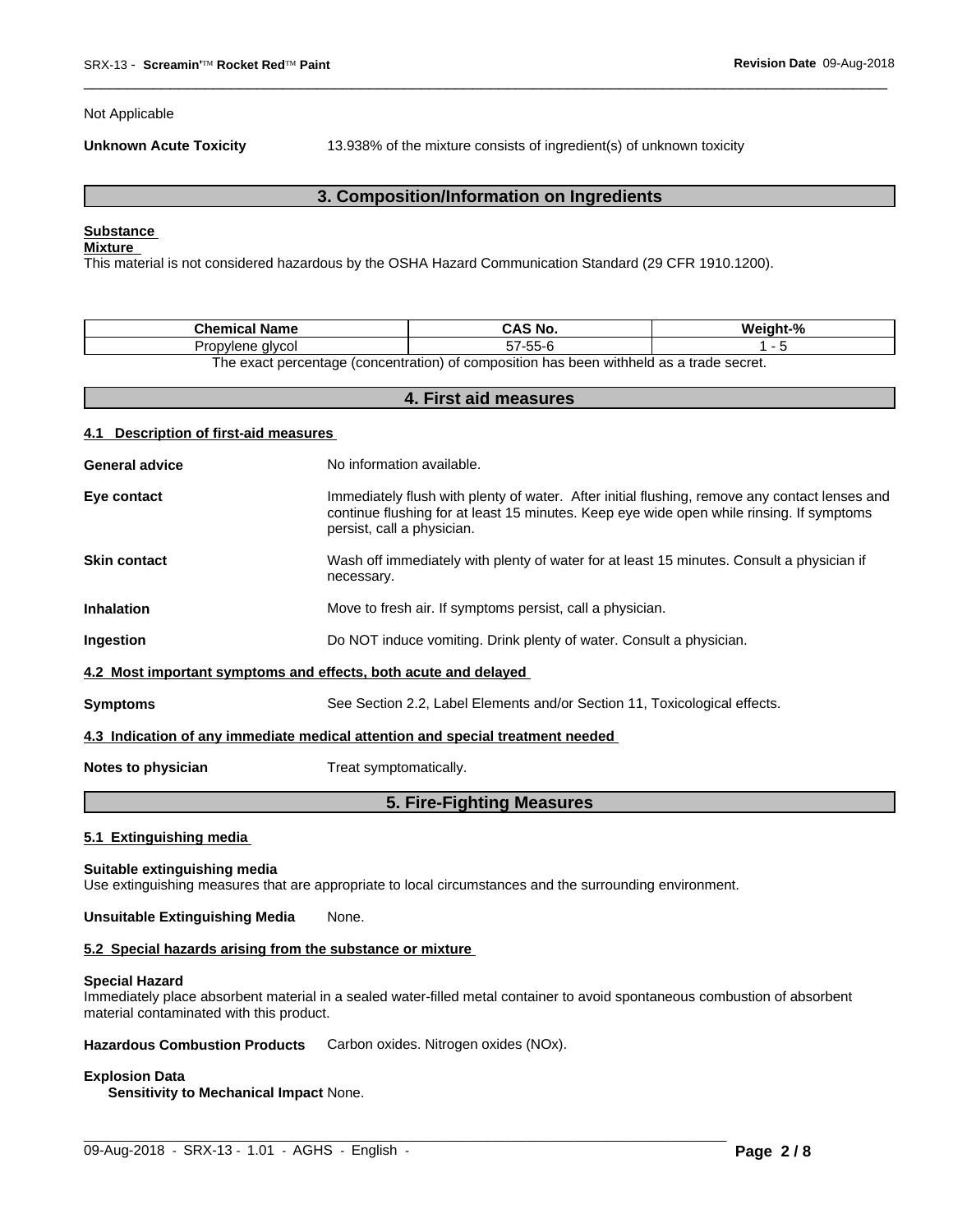**Sensitivity to Static Discharge** None.

#### **5.3 Advice for firefighters**

As in any fire, wear self-contained breathing apparatus pressure-demand, MSHA/NIOSH (approved or equivalent) and full protective gear.

## **6. Accidental Release Measures**

 $\overline{\phantom{a}}$  ,  $\overline{\phantom{a}}$  ,  $\overline{\phantom{a}}$  ,  $\overline{\phantom{a}}$  ,  $\overline{\phantom{a}}$  ,  $\overline{\phantom{a}}$  ,  $\overline{\phantom{a}}$  ,  $\overline{\phantom{a}}$  ,  $\overline{\phantom{a}}$  ,  $\overline{\phantom{a}}$  ,  $\overline{\phantom{a}}$  ,  $\overline{\phantom{a}}$  ,  $\overline{\phantom{a}}$  ,  $\overline{\phantom{a}}$  ,  $\overline{\phantom{a}}$  ,  $\overline{\phantom{a}}$ 

# **6.1 Personal precautions, protective equipment and emergency procedures**

Ensure adequate ventilation, especially in confined areas. Use personal protective equipment.

### **6.2 Environmental precautions**

Prevent product from entering drains.

# **6.3 Methods and materials for containment and cleaning up**

| <b>Methods for Containment</b> | Dike to collect large liquid spills. Absorb with earth, sand or other non-combustible material<br>and transfer to containers for later disposal. |
|--------------------------------|--------------------------------------------------------------------------------------------------------------------------------------------------|
| Methods for cleaning up        | Soak up with inert absorbent material. Keep in suitable and closed containers for disposal.                                                      |

# **7. Handling and storage**

### **7.1 Precautions for safe handling**

**Hygiene measures** When using, do not eat, drink or smoke. Handle in accordance with good industrial hygiene and safety practice.

# **7.2 Conditions for safe storage, including any incompatibilities**

**Storage Conditions** Keep from freezing.

**Materials to Avoid** No materials to be especially mentioned.

# **8. Exposure controls/personal protection**

# **8.1 Exposure Guidelines**

| <b>Chemical Name</b> | <b>ACGIH TLV</b> | <b>OSHA PEL</b> | <b>British Columbia</b> | Alberta | Quebec | <b>Ontario TWAEV</b>      |
|----------------------|------------------|-----------------|-------------------------|---------|--------|---------------------------|
| Propylene glycol     |                  |                 |                         |         |        | TWA: $10 \text{ mg/m}^3$  |
| $57 - 55 - 6$        |                  |                 |                         |         |        | TWA: 50 ppm               |
|                      |                  |                 |                         |         |        | TWA: $155 \text{ mg/m}^3$ |

#### **8.2 Appropriate engineering controls**

**Engineering Measures** Showers Eyewash stations Ventilation systems.

#### **8.3 Individual protection measures, such as personal protective equipment**

| <b>Eye/Face Protection</b>    | Safety glasses with side-shields.                                                                              |
|-------------------------------|----------------------------------------------------------------------------------------------------------------|
| Skin and body protection      | Wear chemical resistant footwear and clothing such as gloves, an apron or a whole body<br>suit as appropriate. |
| <b>Respiratory protection</b> | . NIOSH/MSHA approved respiratory protection should be worn if exposure is anticipated.                        |
| <b>Hygiene measures</b>       | See section 7 for more information                                                                             |

 $\_$  ,  $\_$  ,  $\_$  ,  $\_$  ,  $\_$  ,  $\_$  ,  $\_$  ,  $\_$  ,  $\_$  ,  $\_$  ,  $\_$  ,  $\_$  ,  $\_$  ,  $\_$  ,  $\_$  ,  $\_$  ,  $\_$  ,  $\_$  ,  $\_$  ,  $\_$  ,  $\_$  ,  $\_$  ,  $\_$  ,  $\_$  ,  $\_$  ,  $\_$  ,  $\_$  ,  $\_$  ,  $\_$  ,  $\_$  ,  $\_$  ,  $\_$  ,  $\_$  ,  $\_$  ,  $\_$  ,  $\_$  ,  $\_$  ,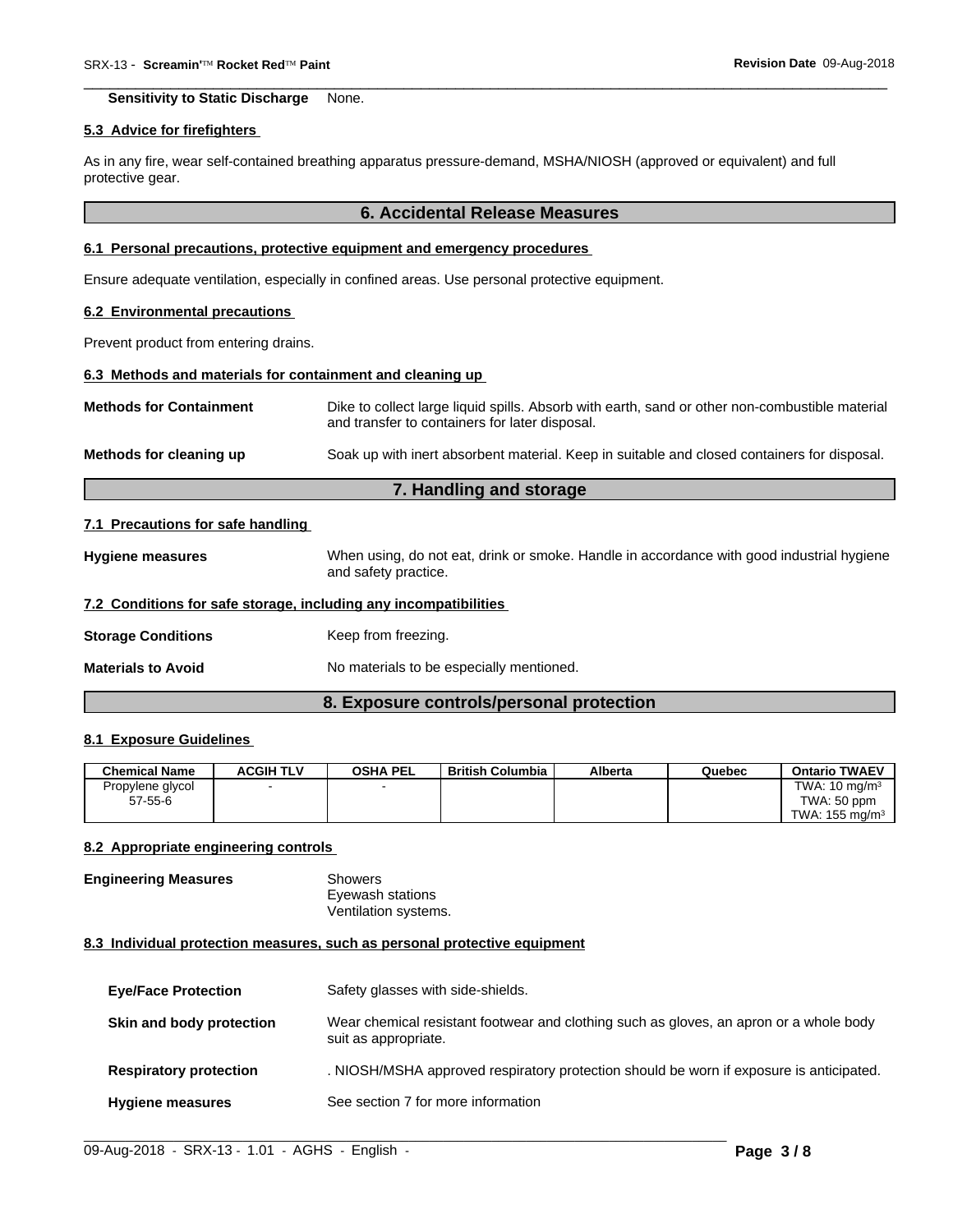# **9. Physical and chemical properties**

 $\overline{\phantom{a}}$  ,  $\overline{\phantom{a}}$  ,  $\overline{\phantom{a}}$  ,  $\overline{\phantom{a}}$  ,  $\overline{\phantom{a}}$  ,  $\overline{\phantom{a}}$  ,  $\overline{\phantom{a}}$  ,  $\overline{\phantom{a}}$  ,  $\overline{\phantom{a}}$  ,  $\overline{\phantom{a}}$  ,  $\overline{\phantom{a}}$  ,  $\overline{\phantom{a}}$  ,  $\overline{\phantom{a}}$  ,  $\overline{\phantom{a}}$  ,  $\overline{\phantom{a}}$  ,  $\overline{\phantom{a}}$ 

# **9.1 Information on basic physical and chemical properties**

| <b>Physical state</b>                                               | Liquid             |                                                      |                          |
|---------------------------------------------------------------------|--------------------|------------------------------------------------------|--------------------------|
| Appearance                                                          | Liquid             | <b>Color</b>                                         | Red                      |
| Odor                                                                | Pungent            | <b>Odor Threshold</b>                                | No information available |
|                                                                     |                    |                                                      |                          |
| <b>Property</b><br>рH                                               | <b>Values</b>      | Remarks • Methods<br>No information available        |                          |
|                                                                     |                    | No information available                             |                          |
| <b>Melting/freezing point</b><br><b>Boiling point/boiling range</b> | > 100 °C / 212 °F  |                                                      |                          |
| <b>Flash Point</b>                                                  | > 94 °C / > 201 °F |                                                      |                          |
| <b>Evaporation rate</b>                                             |                    | No information available                             |                          |
| Flammability (solid, gas)                                           |                    | No information available                             |                          |
| <b>Flammability Limits in Air</b>                                   |                    |                                                      |                          |
| upper flammability limit                                            |                    | No information available                             |                          |
| lower flammability limit                                            |                    | No information available                             |                          |
| Vapor pressure                                                      |                    | No information available                             |                          |
| Vapor density                                                       |                    | No information available                             |                          |
| <b>Specific Gravity</b>                                             | 1.19               |                                                      |                          |
| <b>Water solubility</b>                                             | Not Applicable     |                                                      |                          |
| Solubility in other solvents                                        |                    | No information available                             |                          |
| <b>Partition coefficient</b>                                        |                    | No information available<br>No information available |                          |
| <b>Autoignition temperature</b><br><b>Decomposition temperature</b> |                    | No information available                             |                          |
| <b>Viscosity, kinematic</b>                                         |                    | No information available                             |                          |
| Viscosity, dynamic                                                  |                    | No information available                             |                          |
|                                                                     |                    |                                                      |                          |
| <b>Explosive properties</b>                                         |                    | No information available                             |                          |
| <b>Oxidizing Properties</b>                                         |                    | No information available                             |                          |
|                                                                     |                    |                                                      |                          |

**9.2 Other information Volatile organic compounds (VOC)** 22 g/L **content**

# **10. Stability and Reactivity**

 $\_$  ,  $\_$  ,  $\_$  ,  $\_$  ,  $\_$  ,  $\_$  ,  $\_$  ,  $\_$  ,  $\_$  ,  $\_$  ,  $\_$  ,  $\_$  ,  $\_$  ,  $\_$  ,  $\_$  ,  $\_$  ,  $\_$  ,  $\_$  ,  $\_$  ,  $\_$  ,  $\_$  ,  $\_$  ,  $\_$  ,  $\_$  ,  $\_$  ,  $\_$  ,  $\_$  ,  $\_$  ,  $\_$  ,  $\_$  ,  $\_$  ,  $\_$  ,  $\_$  ,  $\_$  ,  $\_$  ,  $\_$  ,  $\_$  ,

# **10.1 Reactivity**

No dangerous reaction known under conditions of normal use

## **10.2 Chemical stability**

Stable

# **10.3 Possibility of hazardous reactions**

None under normal processing.

# **10.4 Conditions to Avoid**

Heat (temperatures above flash point), sparks, ignition points, flames, static electricity.

# **10.5 Incompatible Materials**

None known based on information supplied.

# **10.6 Hazardous Decomposition Products**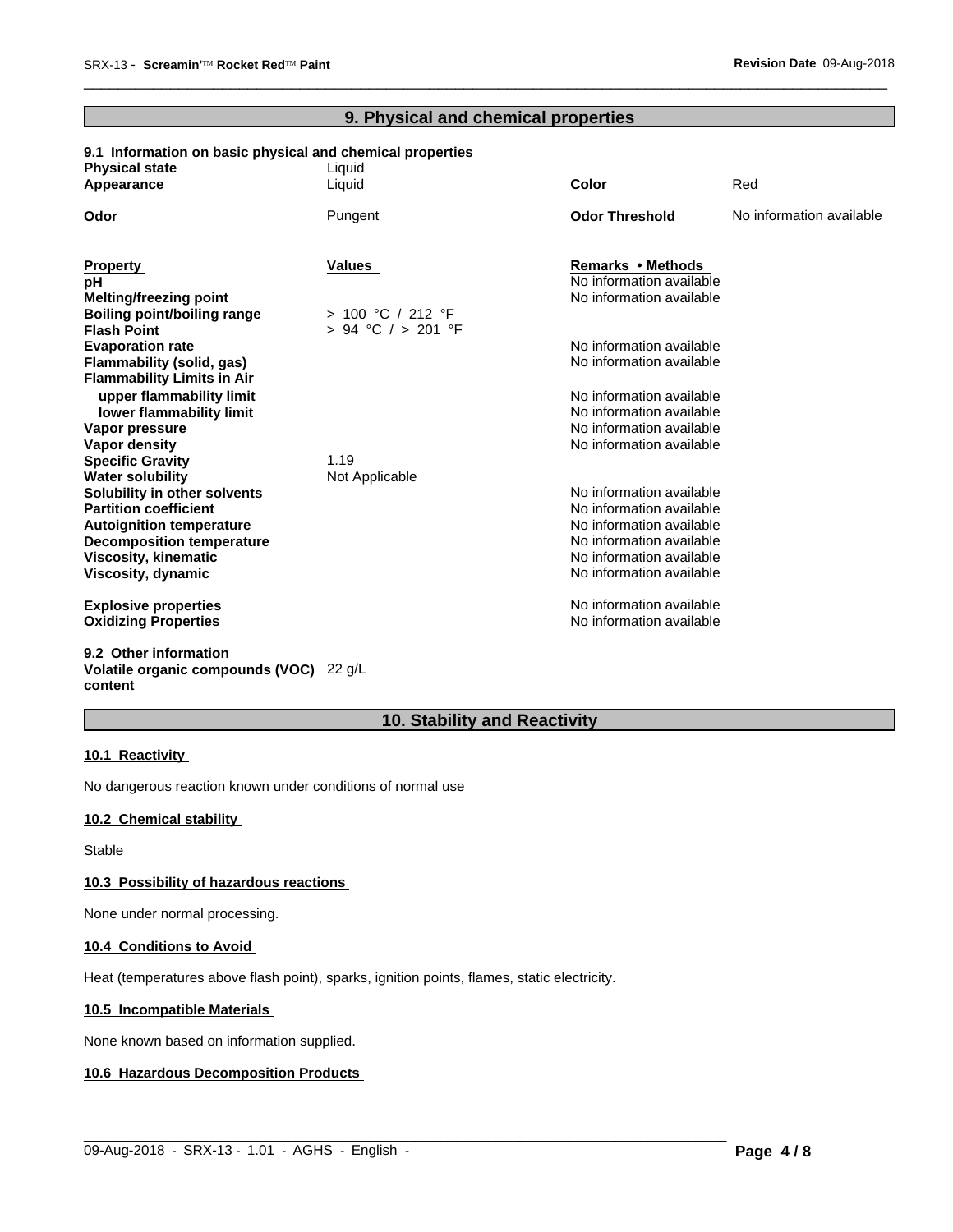None known based on information supplied.

# **11. Toxicological information**

 $\overline{\phantom{a}}$  ,  $\overline{\phantom{a}}$  ,  $\overline{\phantom{a}}$  ,  $\overline{\phantom{a}}$  ,  $\overline{\phantom{a}}$  ,  $\overline{\phantom{a}}$  ,  $\overline{\phantom{a}}$  ,  $\overline{\phantom{a}}$  ,  $\overline{\phantom{a}}$  ,  $\overline{\phantom{a}}$  ,  $\overline{\phantom{a}}$  ,  $\overline{\phantom{a}}$  ,  $\overline{\phantom{a}}$  ,  $\overline{\phantom{a}}$  ,  $\overline{\phantom{a}}$  ,  $\overline{\phantom{a}}$ 

#### **11.1 Acute toxicity**

#### **Numerical measures of toxicity: Product Information**

Unknown Acute Toxicity 13.938% of the mixture consists of ingredient(s) of unknown toxicity

#### **Numerical measures of toxicity: Component Information**

| <b>Chemical Name</b>          | LD50 Oral                      | ∟D50 Dermal                            | .C50 Inhalation |
|-------------------------------|--------------------------------|----------------------------------------|-----------------|
| Propylene glycol              | 20000 ma/ka<br>Rat<br>.<br>. . | 20800 ma/ka<br>Rabbit<br>-<br>=<br>. . |                 |
| $  \sim$<br>$-7$<br>ა / -55-ს |                                |                                        |                 |

 $\_$  ,  $\_$  ,  $\_$  ,  $\_$  ,  $\_$  ,  $\_$  ,  $\_$  ,  $\_$  ,  $\_$  ,  $\_$  ,  $\_$  ,  $\_$  ,  $\_$  ,  $\_$  ,  $\_$  ,  $\_$  ,  $\_$  ,  $\_$  ,  $\_$  ,  $\_$  ,  $\_$  ,  $\_$  ,  $\_$  ,  $\_$  ,  $\_$  ,  $\_$  ,  $\_$  ,  $\_$  ,  $\_$  ,  $\_$  ,  $\_$  ,  $\_$  ,  $\_$  ,  $\_$  ,  $\_$  ,  $\_$  ,  $\_$  ,

# **11.2 Information on toxicologicaleffects**

# **Skin corrosion/irritation**

Product Information • May cause irritation Component Information • No information available

#### **Serious eye damage/eye irritation**

Product Information • May cause eye irritation Component Information • No information available

#### **Respiratory or skin sensitization**

Product Information • No information available Component Information • No information available

# **Germ cell mutagenicity**

Product Information • No information available Component Information • No information available

# **Carcinogenicity**

Product Information • No information available Component Information

• No information available

# **Reproductive toxicity**

Product Information • No information available Component Information • No information available

# **STOT - single exposure**

No information available

**STOT - repeated exposure**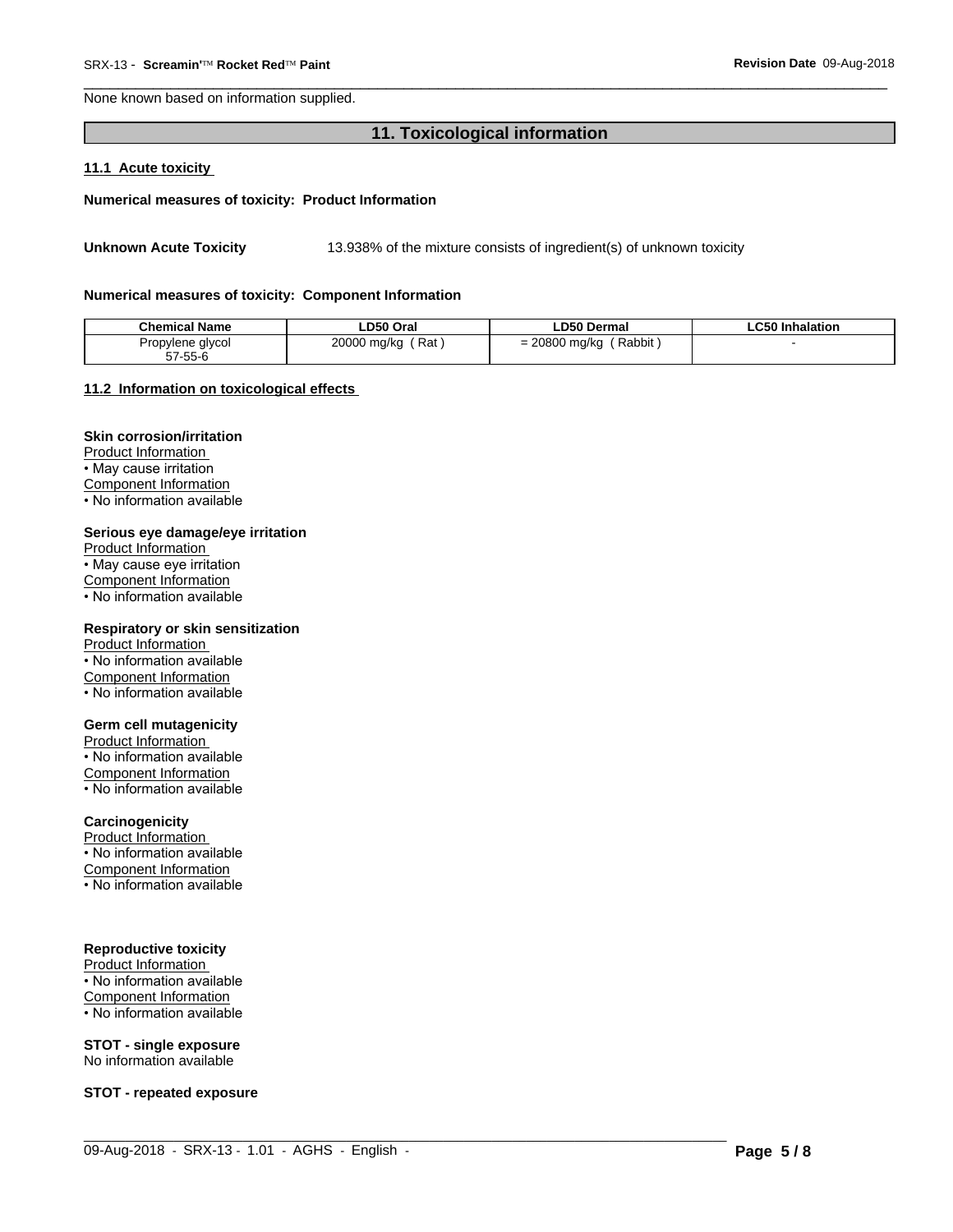$\overline{\phantom{a}}$  ,  $\overline{\phantom{a}}$  ,  $\overline{\phantom{a}}$  ,  $\overline{\phantom{a}}$  ,  $\overline{\phantom{a}}$  ,  $\overline{\phantom{a}}$  ,  $\overline{\phantom{a}}$  ,  $\overline{\phantom{a}}$  ,  $\overline{\phantom{a}}$  ,  $\overline{\phantom{a}}$  ,  $\overline{\phantom{a}}$  ,  $\overline{\phantom{a}}$  ,  $\overline{\phantom{a}}$  ,  $\overline{\phantom{a}}$  ,  $\overline{\phantom{a}}$  ,  $\overline{\phantom{a}}$ No information available

# **Other adverse effects**

Product Information • No information available Component Information • No information available

## **Aspiration hazard**

Product Information • No information available Component Information • No information available

# **12. Ecological information**

# **12.1 Toxicity**

**Ecotoxicity No information available** 

16.63303 % of the mixture consists of components(s) of unknown hazards to the aquatic environment

### **Ecotoxicity effects**

| <b>Chemical Name</b> | <b>Toxicity to algae</b>       | Toxicity to fish                 | Toxicity to daphnia and other<br>aquatic invertebrates |
|----------------------|--------------------------------|----------------------------------|--------------------------------------------------------|
|                      |                                |                                  |                                                        |
| Propylene glycol     | EC50: 96 h Pseudokirchneriella | LC50: 96 h Oncorhynchus mykiss   | EC50: 48 h Daphnia magna 1000                          |
| $57 - 55 - 6$        | subcapitata 19000 mg/L         | 51600 mg/L static LC50: 96 h     | mg/L Static                                            |
|                      |                                | Oncorhynchus mykiss 41 - 47 mL/L |                                                        |
|                      |                                | static LC50: 96 h Pimephales     |                                                        |
|                      |                                | promelas 51400 mg/L static LC50: |                                                        |
|                      |                                | 96 h Pimephales promelas 710     |                                                        |
|                      |                                | ma/L                             |                                                        |

# **12.2 Persistence and degradability**

No information available.

# **12.3 Bioaccumulative potential**

Discharge into the environment must be avoided

# **12.4 Mobility in soil**

No information available.

# **12.5 Other adverse effects**

No information available

# **13. Disposal Considerations**

# **13.1 Waste treatment methods**

Dispose of in accordance with federal, state, and local regulations.

# **14. Transport Information**

**DOT** Not regulated

**MEX** Not regulated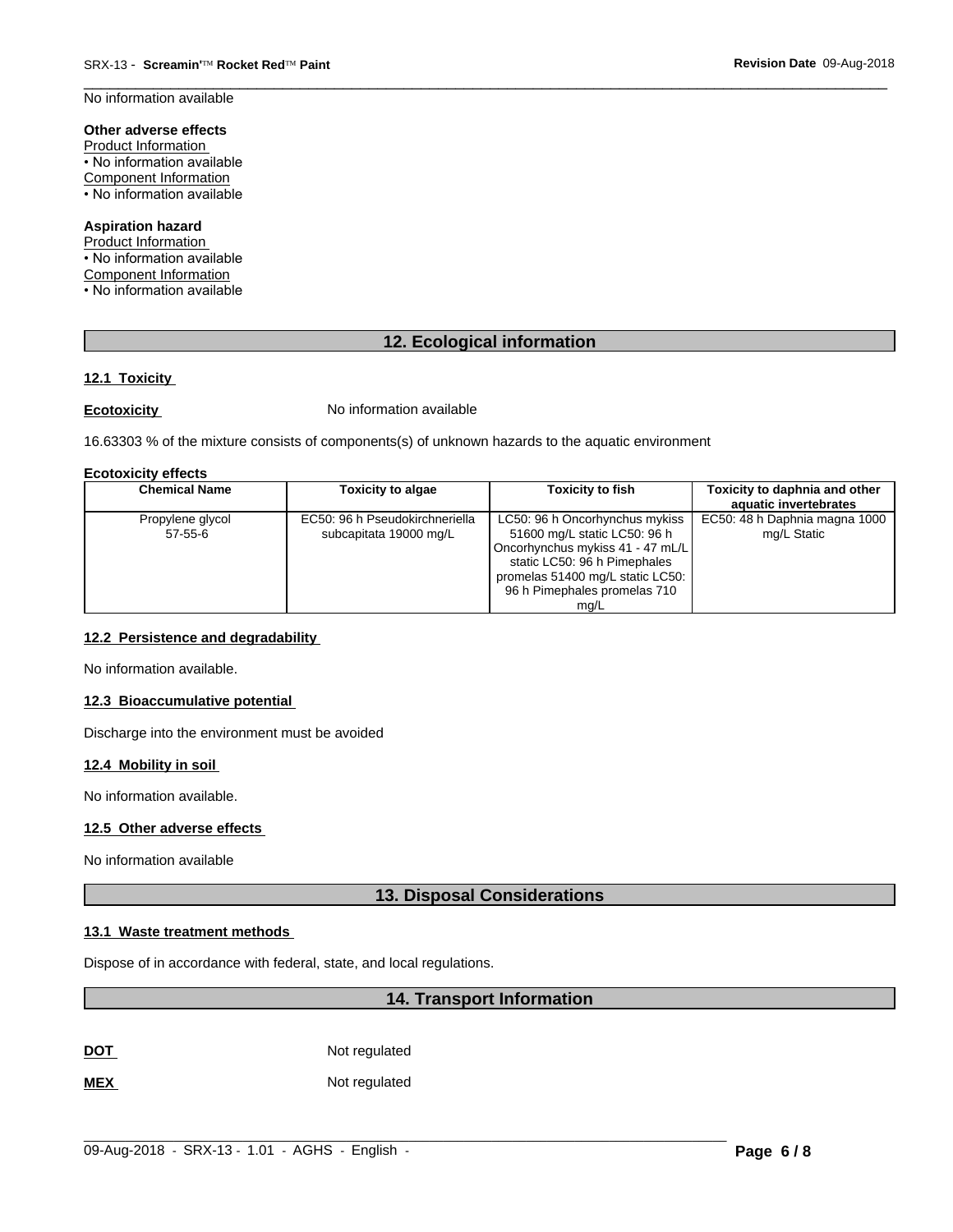# $\overline{\phantom{a}}$  ,  $\overline{\phantom{a}}$  ,  $\overline{\phantom{a}}$  ,  $\overline{\phantom{a}}$  ,  $\overline{\phantom{a}}$  ,  $\overline{\phantom{a}}$  ,  $\overline{\phantom{a}}$  ,  $\overline{\phantom{a}}$  ,  $\overline{\phantom{a}}$  ,  $\overline{\phantom{a}}$  ,  $\overline{\phantom{a}}$  ,  $\overline{\phantom{a}}$  ,  $\overline{\phantom{a}}$  ,  $\overline{\phantom{a}}$  ,  $\overline{\phantom{a}}$  ,  $\overline{\phantom{a}}$ **IMDG** Not regulated

# **IATA** Not regulated

| 15. Regulatory information     |                                                                                 |  |  |  |  |  |
|--------------------------------|---------------------------------------------------------------------------------|--|--|--|--|--|
| 15.1 International Inventories |                                                                                 |  |  |  |  |  |
| <b>TSCA</b>                    | Complies                                                                        |  |  |  |  |  |
| <b>DSL</b>                     |                                                                                 |  |  |  |  |  |
| <b>EINECS/ELINCS</b>           |                                                                                 |  |  |  |  |  |
| <b>ENCS</b>                    |                                                                                 |  |  |  |  |  |
| <b>IECSC</b>                   |                                                                                 |  |  |  |  |  |
| <b>KECL</b>                    |                                                                                 |  |  |  |  |  |
| <b>PICCS</b>                   |                                                                                 |  |  |  |  |  |
| <b>AICS</b>                    |                                                                                 |  |  |  |  |  |
| <b>NZIoC</b>                   |                                                                                 |  |  |  |  |  |
| .                              | <b>TSCA</b> - United States Toxic Substances Control Act Section 8(b) Inventory |  |  |  |  |  |

 **DSL** - Canadian Domestic Substances List

 **EINECS/ELINCS** - European Inventory of Existing Chemical Substances/European List of Notified Chemical Substances

 **PICCS** - Philippines Inventory of Chemicals and Chemical Substances

 **ENCS** - Japan Existing and New Chemical Substances

 **IECSC** - China Inventory of Existing Chemical Substances

 **KECL** - Korean Existing and Evaluated Chemical Substances

 **PICCS** - Philippines Inventory of Chemicals and Chemical Substances

 **AICS** - Australian Inventory of Chemical Substances

 **NZIoC** - New Zealand Inventory of Chemicals

# **15.2 U.S. Federal Regulations**

# **SARA 313**

Section 313 of Title III of the Superfund Amendments and Reauthorization Act of 1986 (SARA). This product does not contain any chemicals which are subject to the reporting requirements of the Act and Title 40 of the Code of Federal Regulations, Part 372

# **15.3 Pesticide Information**

Not applicable

# **15.4 U.S. State Regulations**

# **California Proposition 65**

This product contains the following Proposition 65 chemicals:

| <b>Chemical Name</b><br>C.I. Basic Violet 10 - 81-88-9 |                                                                                                         |                       | <b>California Prop. 65</b><br>Carcinogen |                                           |
|--------------------------------------------------------|---------------------------------------------------------------------------------------------------------|-----------------------|------------------------------------------|-------------------------------------------|
|                                                        |                                                                                                         |                       |                                          |                                           |
| <b>NFPA</b>                                            | <b>Health Hazard -</b>                                                                                  | Flammability -        | Instability -                            | <b>Physical and chemical</b><br>hazards - |
| <b>HMIS</b>                                            | <b>Health Hazard 1</b>                                                                                  | <b>Flammability 1</b> | <b>Physical Hazard 0</b>                 | Personal protection X                     |
| Legend:<br>Ceiling (C)                                 | ACGIH (American Conference of Governmental Industrial Hygienists)<br>DOT (Department of Transportation) |                       |                                          |                                           |
|                                                        | EPA (Environmental Protection Agency)                                                                   |                       |                                          |                                           |
|                                                        | IARC (International Agency for Research on Cancer)                                                      |                       |                                          |                                           |

 $\_$  ,  $\_$  ,  $\_$  ,  $\_$  ,  $\_$  ,  $\_$  ,  $\_$  ,  $\_$  ,  $\_$  ,  $\_$  ,  $\_$  ,  $\_$  ,  $\_$  ,  $\_$  ,  $\_$  ,  $\_$  ,  $\_$  ,  $\_$  ,  $\_$  ,  $\_$  ,  $\_$  ,  $\_$  ,  $\_$  ,  $\_$  ,  $\_$  ,  $\_$  ,  $\_$  ,  $\_$  ,  $\_$  ,  $\_$  ,  $\_$  ,  $\_$  ,  $\_$  ,  $\_$  ,  $\_$  ,  $\_$  ,  $\_$  ,

*International Air Transport Association (IATA)*